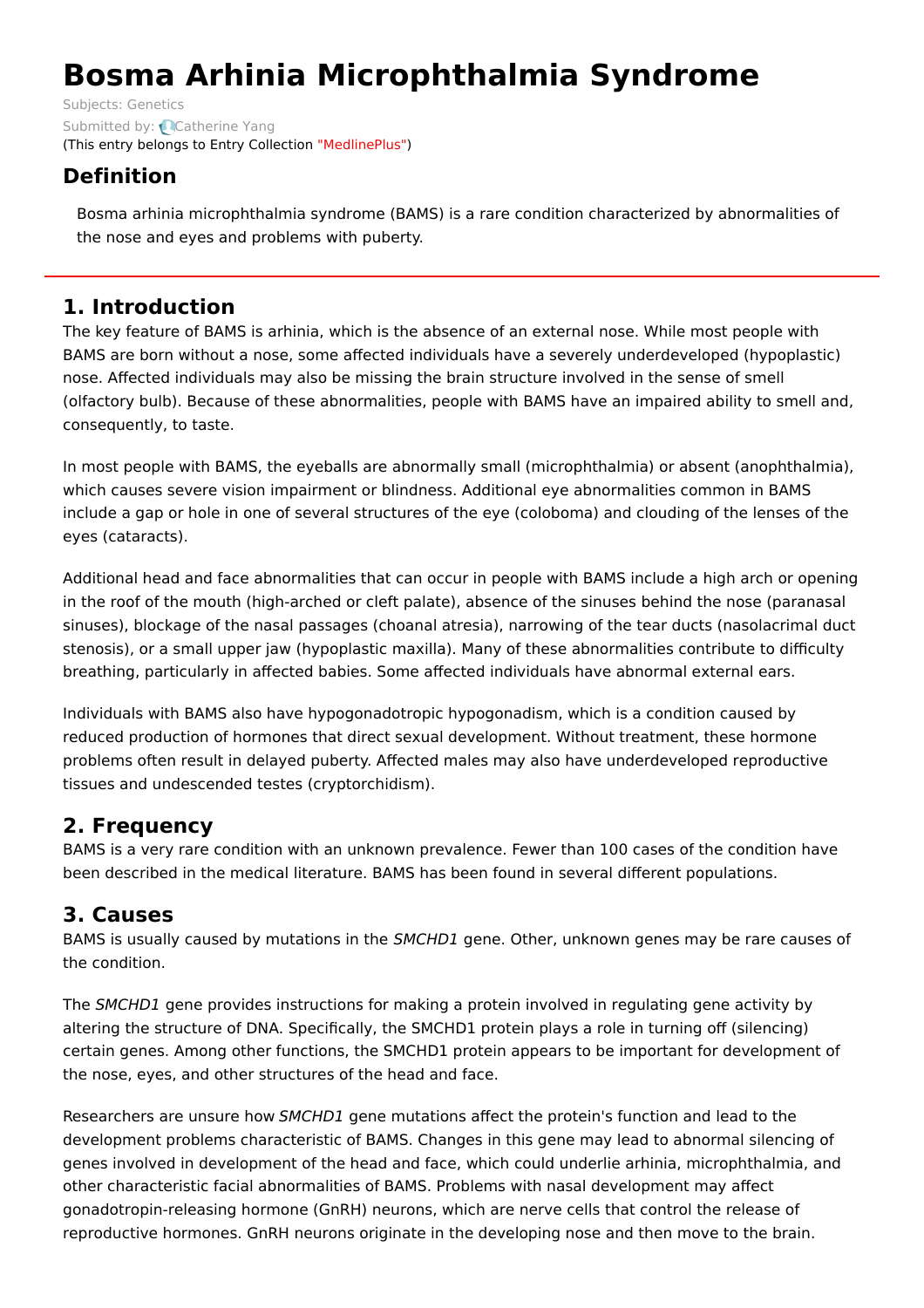Impaired development of these neurons could explain hypogonadotropic hypogonadism in affected individuals.

Some people with an SMCHD1 gene mutation have arhinia without other features of BAMS (isolated arhinia) or less severe abnormalities of the nose, leading researchers to suspect that additional genetic factors contribute to the severity of the symptoms. These additional factors are not yet known.

#### **3.1. The Gene Associated with Bosma Arhinia Microphthalmia Syndrome**

• SMCHD1

### **4. Inheritance**

This condition is inherited in an autosomal dominant pattern, which means one copy of the altered SMCHD1 gene in each cell is sufficient to cause the disorder.

Most cases result from new mutations in the gene and occur in people with no history of the disorder in their family. In some cases, an affected person inherits the mutation from one affected parent. The parent often has milder symptoms, such as a reduced sense of smell (anosmia), arhinia without other features of BAMS, or less severe abnormalities of the nose.

## **5. Other Names for This Condition**

- arhinia choanal atresia microphthalmia
- arhinia, choanal atresia, and microphthalmia
- arhinia, choanal atresia, microphthalmia, and hypogonadotropic hypogonadism
- BAM svndrome
- BAMS
- Bosma syndrome
- Gifford-Bosma syndrome
- hyposmia-nasal and ocular hypoplasia-hypogonadotropic hypogonadism syndrome
- Ruprecht Majewski syndrome

#### **References**

- 1. Brasseur B, Martin CM, Cayci Z, Burmeister L, Schimmenti LA. Bosma arhiniamicrophthalmia syndrome: Clinical report and review of the literature. Am J MedGenet A. 2016 May;170A(5):1302-7. doi: 10.1002/ajmg.a.37572.
- 2. Gordon CT, Xue S, Yigit G, Filali H, Chen K, Rosin N, Yoshiura KI, Oufadem M, Beck TJ, McGowan R, Magee AC, Altmüller J, Dion C, Thiele H, Gurzau AD, Nürnberg P, Meschede D, Mühlbauer W, Okamoto N, Varghese V, Irving R, Sigaudy S, Williams D, Ahmed SF, Bonnard C, Kong MK, Ratbi I, Fejjal N, Fikri M, Elalaoui SC,Reigstad H, Bole-Feysot C, Nitschké P, Ragge N, Lévy N, Tunçbilek G, Teo AS,Cunningham ML, Sefiani A, Kayserili H, Murphy JM, Chatdokmaiprai C, Hillmer AM,Wattanasirichaigoon D, Lyonnet S, Magdinier F, Javed A, Blewitt ME, Amiel J,Wollnik B, Reversade B. De novo mutations in SMCHD1 cause Bosma arhiniamicrophthalmia syndrome and abrogate nasal development. Nat Genet. 2017Feb;49(2):249-255. doi: 10.1038/ng.3765.
- 3. Jansz N, Chen K, Murphy JM, Blewitt ME. The Epigenetic Regulator SMCHD1 inDevelopment and Disease. Trends Genet. 2017 Apr;33(4):233-243. doi:10.1016/j.tig.2017.01.007.
- 4. Shaw ND, Brand H, Kupchinsky ZA, Bengani H, Plummer L, Jones TI, Erdin S,Williamson KA, Rainger J, Stortchevoi A, Samocha K, Currall BB, Dunican DS,Collins RL, Willer JR, Lek A, Lek M, Nassan M, Pereira S, Kammin T, Lucente D,Silva A, Seabra CM, Chiang C, An Y, Ansari M, Rainger JK, Joss S, Smith JC,Lippincott MF, Singh SS, Patel N, Jing JW, Law JR, Ferraro N, Verloes A, Rauch A,Steindl K, Zweier M, Scheer I, Sato D, Okamoto N, Jacobsen C, Tryggestad J,Chernausek S, Schimmenti LA, Brasseur B, Cesaretti C, García-Ortiz JE, BuitragoTP, Silva OP, Hoffman JD, Mühlbauer W, Ruprecht KW, Loeys BL, Shino M, Kaindl AM,Cho CH, Morton CC, Meehan RR, van Heyningen V, Liao EC, Balasubramanian R, HallJE, Seminara SB, Macarthur D, Moore SA, Yoshiura KI, Gusella JF, Marsh JA, GrahamJM Jr, Lin AE, Katsanis N, Jones PL, Crowley WF Jr, Davis EE, FitzPatrick DR,Talkowski ME. SMCHD1 mutations associated with a rare muscular dystrophy can alsocause isolated arhinia and Bosma arhinia microphthalmia syndrome. Nat Genet. 2017Feb;49(2):238-248. doi: 10.1038/ng.3743.2017 May 26;49(6):969.